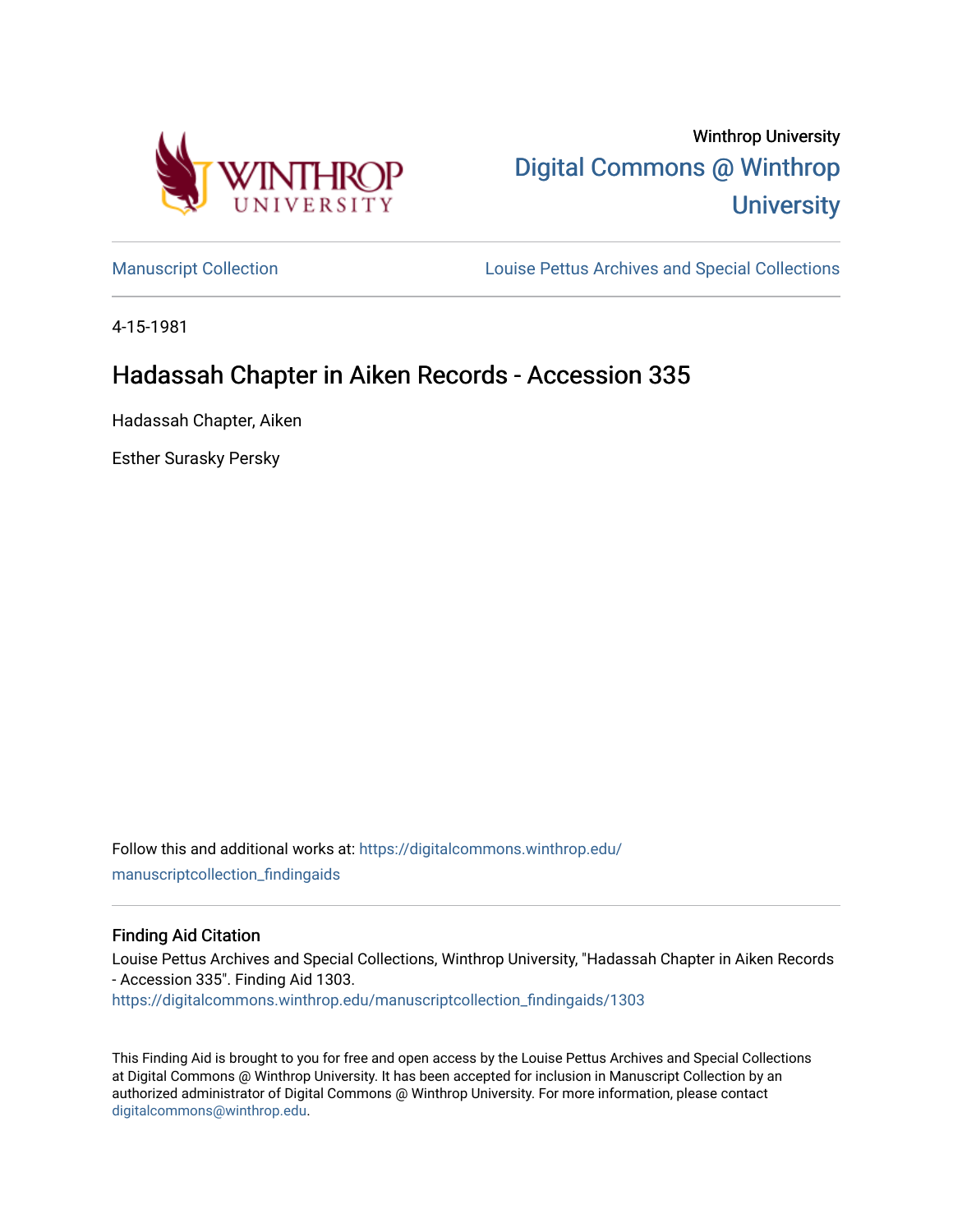### **WINTHROP UNIVERSITY LOUISE PETTUS ARCHIVES & SPECIAL COLLECTIONS**

**MANUSCRIPT COLLECTION**

## **ACCESSION 335**

### **HADASSAH CHAPTER IN AIKEN RECORDS**

1938-1980, nd

1 Box, 4 Folders, & 2 Bound Volumes

un Till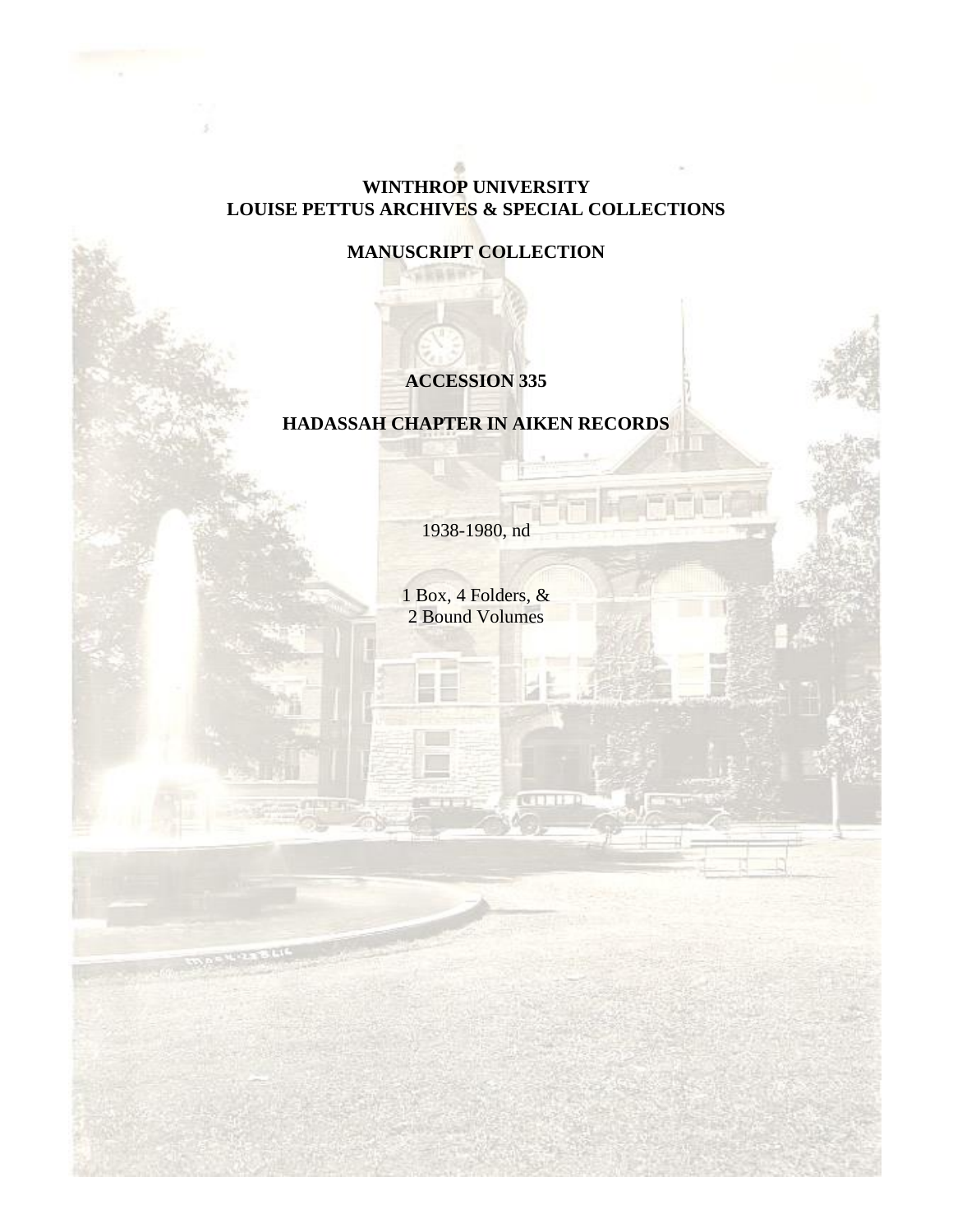#### **WINTHROP UNIVERSITY LOUISE PETTUS ARCHIVES AND SPECIAL COLLECTIONS**

#### **MANUSCRIPT COLLECTION**

ADDITIONS: \_\_\_\_, \_\_\_, \_\_\_\_, \_\_\_\_\_ DATE: April 15, 1981

ACC. NO.: **335** PROCESSED BY: Sharon Port NO. OF SECTIONS: 2

#### **HADASSAH CHAPTER IN AIKEN RECORDS**

**I**

The Hadassah Chapter in Aiken Records were deposited in the Winthrop University Archives on July 18, 1980 by Esther Persky and Mina Tropp.

> Linear feet of shelf space occupied: .25 Approximate number of pieces: 500

Restrictions: Open to researchers under the rules and regulations of the Louise Pettus Archives & Special Collections at Winthrop University.

Literary Rights: For information concerning literary rights please contact the Louise Pettus Archives & Special Collections at Winthrop University.

Notices: Notices were released to the following journals and catalogs: NUCMC on April 20, 1981 (See collection control file for any additional information).

Scope and Content Note: **The Hadassah Chapter of Aiken Records contains correspondence, thank-you notes, New Year booklets, newspaper clippings and scrap books relating to the Aiken Chapter of Hadassah Sisterhood and its members. The Aiken chapter was founded in 1938 with Esther Persky (Winthrop Class of 1918) as the chief organizer. Hadassah, The Women's Zionist Organization of America, "is a volunteer organization that inspires a passion for and commitment to the land, the people, and the future of Israel. Through education, advocacy, and youth development, and its support of medical care and research at Hadassah Medical Organization, Hadassah enhances the health and lives of people in Israel, the United States and worldwide."**

Related Collections:

- [Esther Persky Papers](https://digitalcommons.winthrop.edu/manuscriptcollection_findingaids/99/) Accession 141 M68 (83)
- [Interview with Esther Surasky Persky](https://digitalcommons.winthrop.edu/oralhistoryprogram/180/) OH-87